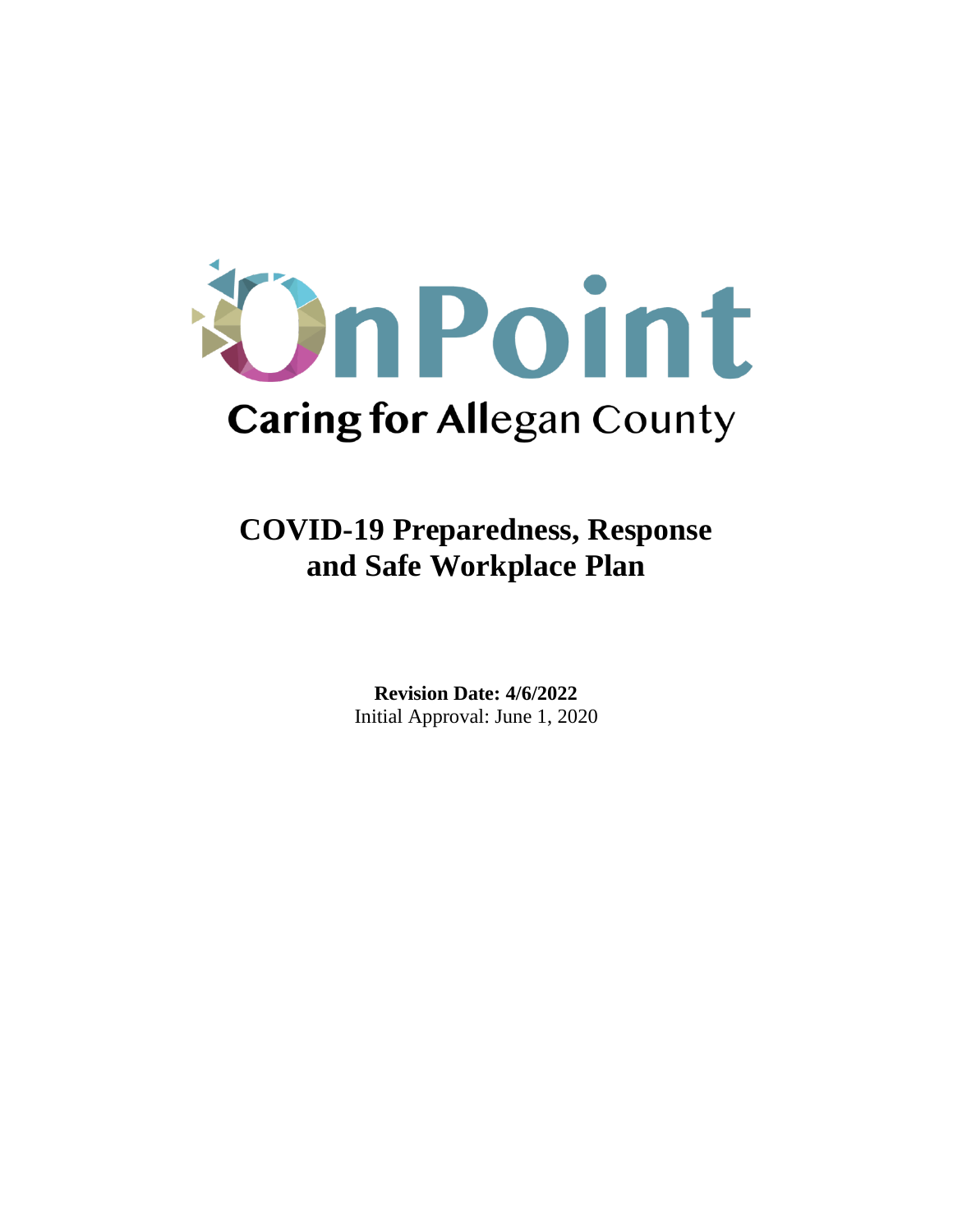

# **COVID-19 Preparedness, Response and Safe Workplace Plan**

# **Table of Contents**

| <b>SECTION 3: HAND HYGIENE AND ENVIRONMENTAL SURFACE DISINFECTION 4</b> |  |
|-------------------------------------------------------------------------|--|
|                                                                         |  |
|                                                                         |  |
|                                                                         |  |
|                                                                         |  |
|                                                                         |  |

# **Appendices**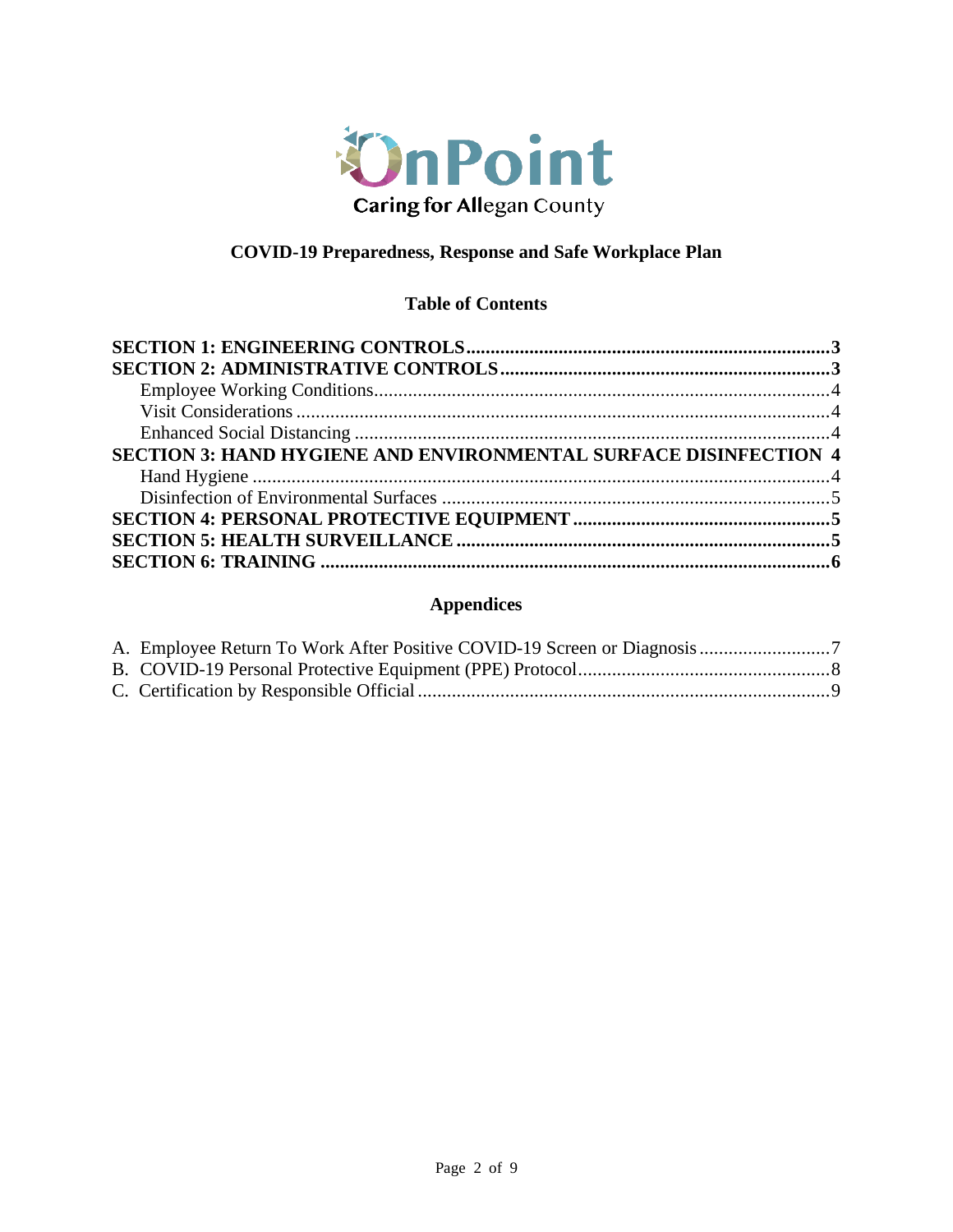# **OnPoint COVID-19 Preparedness, Response and Safe Workplace Plan**

OnPoint has reviewed this plan and has made the following changes, **effective April 11, 2022**:

- 1. Updated the following sections:
	- a. Administrative Controls
	- b. Personal Protective Equipment (PPE) Protocol
		- i. No mask for non-clinical settings
		- ii. Mask to be worn only when face to face with clients.
	- c. Health Surveillance
		- i. Adding self-screening questions for employees and clients (pg. 5)
- 2. Eliminated the following Appendices
	- a. Phases of Return to Standard Operations (A)
	- b. COVID Health Screening Questionnaire (B)
	- c. MI Symptoms Instructions (D)

In order to minimize or eliminate employee/client exposure to the novel coronavirus ("COVID-19") and to comply with current federal, state and local guidelines related to COVID-19, OnPoint continues to review and update the following COVID-19 Preparedness and Response Plan ("Plan"). This plan is written in accordance with Federal & State OSHA Standards, Michigan Department of Health and Human Services, Center for Disease Control and Prevention and local health department guidelines. This plan may be updated by the Management Team in conjunction with the Health and Safety Team throughout the phases of the COVID-19 pandemic and recovery. COVID-19 community levels (low, medium, high) will be routinely monitored and considered when making any changes to this plan. Adherence to all safety measures throughout this pandemic (preparedness, response and recovery) may impact our normal policies and procedures.

# **SECTION 1: ENGINEERING CONTROLS**

OnPoint has implemented feasible engineering controls to minimize or eliminate employee exposure to COVID-19. Engineering controls involve isolating employees from work-related hazards using ventilation and other engineered solutions. In workplaces where they are appropriate, these types of controls reduce exposure to hazards without relying on worker behavior and can be the most cost-effective solution to implement.

Management team in conjunction with county facilities staff will be responsible for seeing that the correct engineering controls are chosen, installed, maintained for effectiveness, and serviced when necessary.

# **SECTION 2: ADMINISTRATIVE CONTROLS**

Administrative controls are workplace policies, procedures, and practices that minimize or eliminate employee exposure to the hazard. Management Team along with the Health and Safety team will be responsible for seeing that appropriate administrative controls are chosen,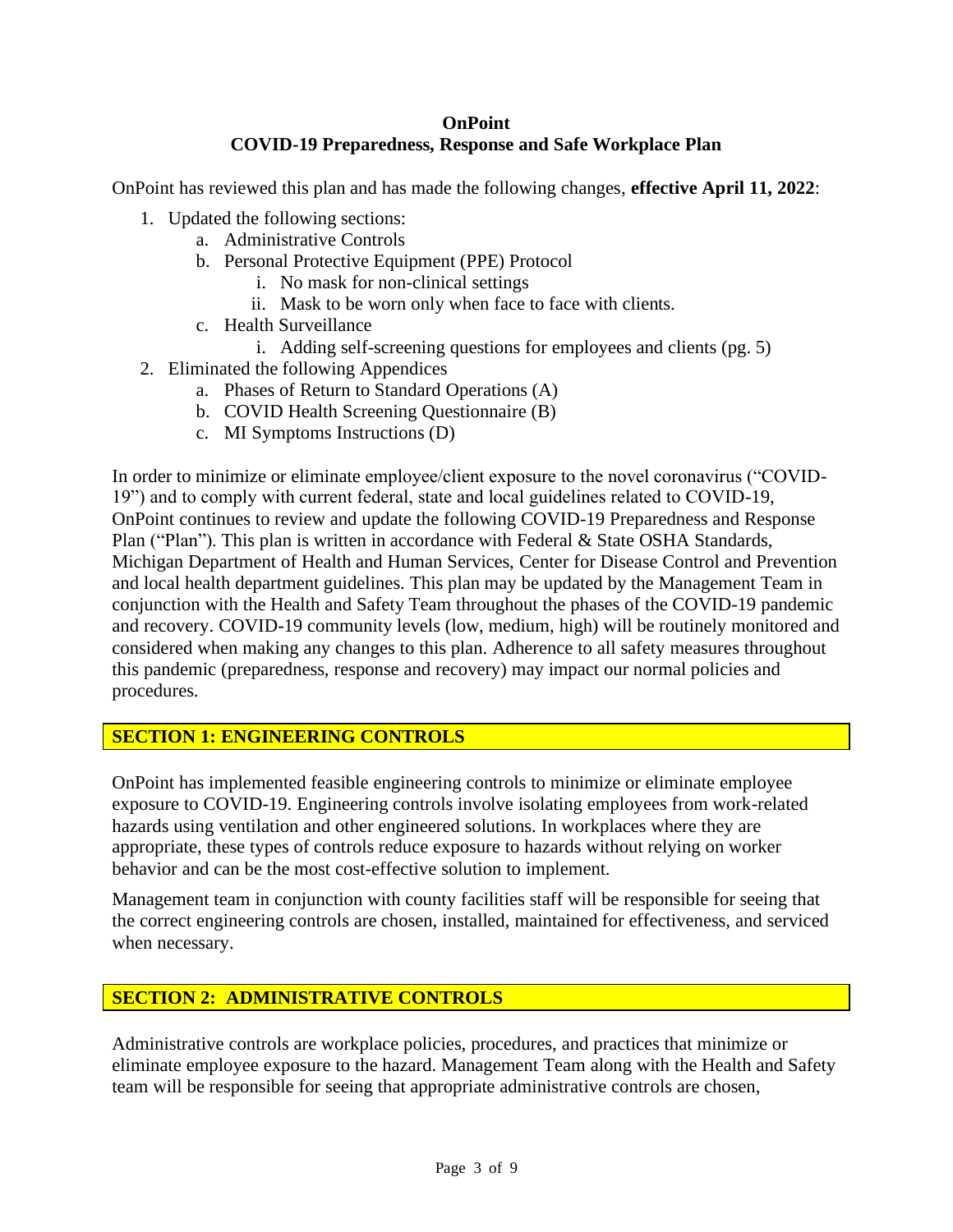implemented and maintained for effectiveness based on current recommendations and guidelines from governing bodies named above.

Current administrative controls established for OnPoint:

#### **Administrative Control**

Encourage social distancing when possible.

Minimize the sharing of tools, equipment, and items.

Face coverings to be provided and made available for employee and client use.

Require employees to wear face coverings when providing face to face services to any client.

Request consumers/public to wear face coverings while receiving services.

Routinely provide up to date information and education to employees on how to mitigate risks related to the COVID-19 virus

## **Employee Working Conditions**

OnPoint's focus is to prioritize everyone's health and safety in a sustainable way by trying to minimize close contact and spread of germs while continuing to serve the public.

### **Visit Considerations**

- Determining when an individual should receive telehealth services, face to face services, or a combination of the two, should be individualized per consumer. This conversation should take place during the PCP and preplanning process and be documented. Preference should be based on client choice.
	- o If an individual requests services be provided face to face and they are not provided face to face, it must be documented why it was unsafe to provide a faceto-face service and this decision requires supervisor approval.
- Community based visits should not be replaced by instructing individuals to come to a building for services.
	- o When providing face-to-face services:
		- OnPoint staff will use the proper PPE and guidance as defined (Appendix B)

### **Enhanced Social Distancing**

Employees should maintain, when possible, a minimum 6 ft. distance apart.

### **SECTION 3: HAND HYGIENE AND ENVIRONMENTAL SURFACE DISINFECTION**

### **Hand Hygiene**

OnPoint will be responsible for seeing that adequate handwashing facilities are available in the workplace and that regular handwashing is required. When handwashing facilities are not available, OnPoint shall provide employees with antiseptic hand sanitizers. OnPoint shall continue to promote frequent and thorough hand washing, including by providing workers, customers, and worksite visitors with a place to wash their hands. If soap and running water are not immediately available, provide antiseptic hand sanitizers containing at least 60 percent alcohol.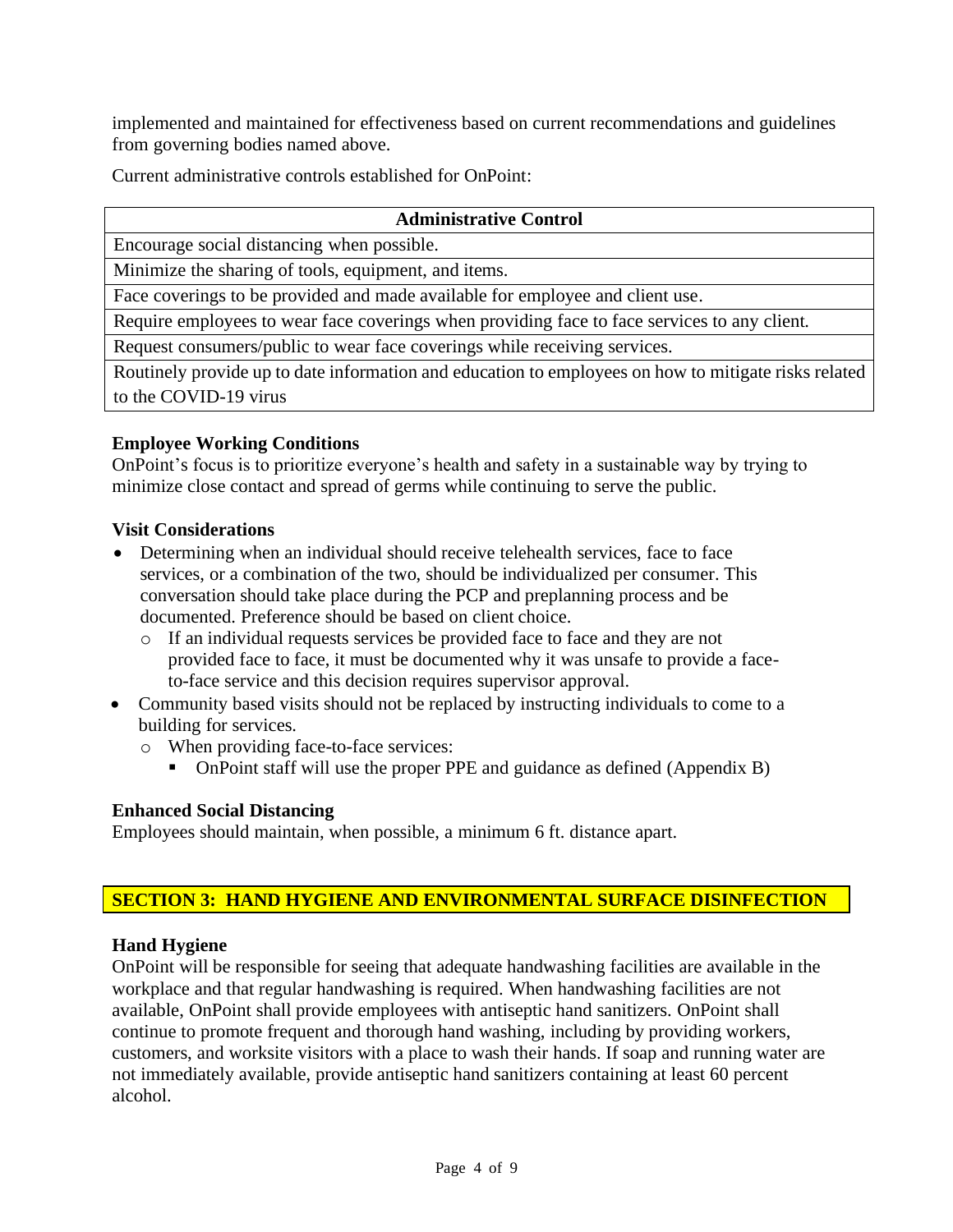### **Disinfection of Environmental Surfaces**

OnPoint will maintain facility cleaning and disinfection to limit exposure to COVID-19, especially on high-touch surfaces (for example, door handles and hardware, plumbing fixtures, hardware, knobs etc.), paying special attention to shared equipment (for example copiers/fax machines). OnPoint will make cleaning supplies available to employees upon entry and at the worksite. When choosing cleaning chemicals, OnPoint will consult information on Environmental Protection Agency (EPA)-approved disinfectant labels with claims against emerging viral pathogens. Products with EPA-approved emerging viral pathogens claims are expected to be effective against COVID-19 based on data for harder to kill viruses. The manufacturer's instructions for use of all cleaning and disinfection products will be strictly adhered to. In individual employee office spaces or offices, employees will be responsible for cleaning their workspaces at least once daily. Cleaning supplies will be available to staff for this purpose. If a consumer visits on-site for face-to-face visit needs, employees will need to clean those areas after each client interaction. If a COVID infection occurs with either a consumer or staff member and they were on-site for any services or work, the area will be closed for cleaning and facilities would be contacted to ensure proper disinfection has occurred. In the interim, that work area will be temporarily closed, and employees will be sent home or relocated. The Health and Safety Committee will be responsible for seeing that these protocols are followed.

# **SECTION 4: PERSONAL PROTECTIVE EQUIPMENT**

OnPoint shall provide and make available to all workers performing in-person work, personal protective equipment (PPE) such as gloves, goggles, face shields, and face masks for protection from COVID-19 appropriate to the exposure risk associated with the job. OnPoint will follow current Federal OSHA Emergency Temporary Standards, Michigan Department of Health and Human Services, Center for Disease Control and Prevention and local health department. Organizational PPE and cleaning supplies may be obtained through the Health and Safety committee.

# **SECTION 5: HEALTH SURVEILLANCE**

To protect health and safety in the workplace the following mandatory employee monitoring process is in effect:

- 1. Each day an employee is required to work, the employee shall complete a Covid screening at home, before reporting into work.
- 2. The COVID screening questions to be answered by each employee prior to work are:
	- a. Have you been in contact with anyone that has been COVID positive in the past 14 days?
	- b. Do you currently have any COVID symptoms?
- 3. The screening questions are to be answered in consideration to new or worsening symptoms. In any case where an employee is experiencing a new symptom or existing symptom that may normally be expected and has suddenly become worse, the employee shall answer "yes" to such symptom.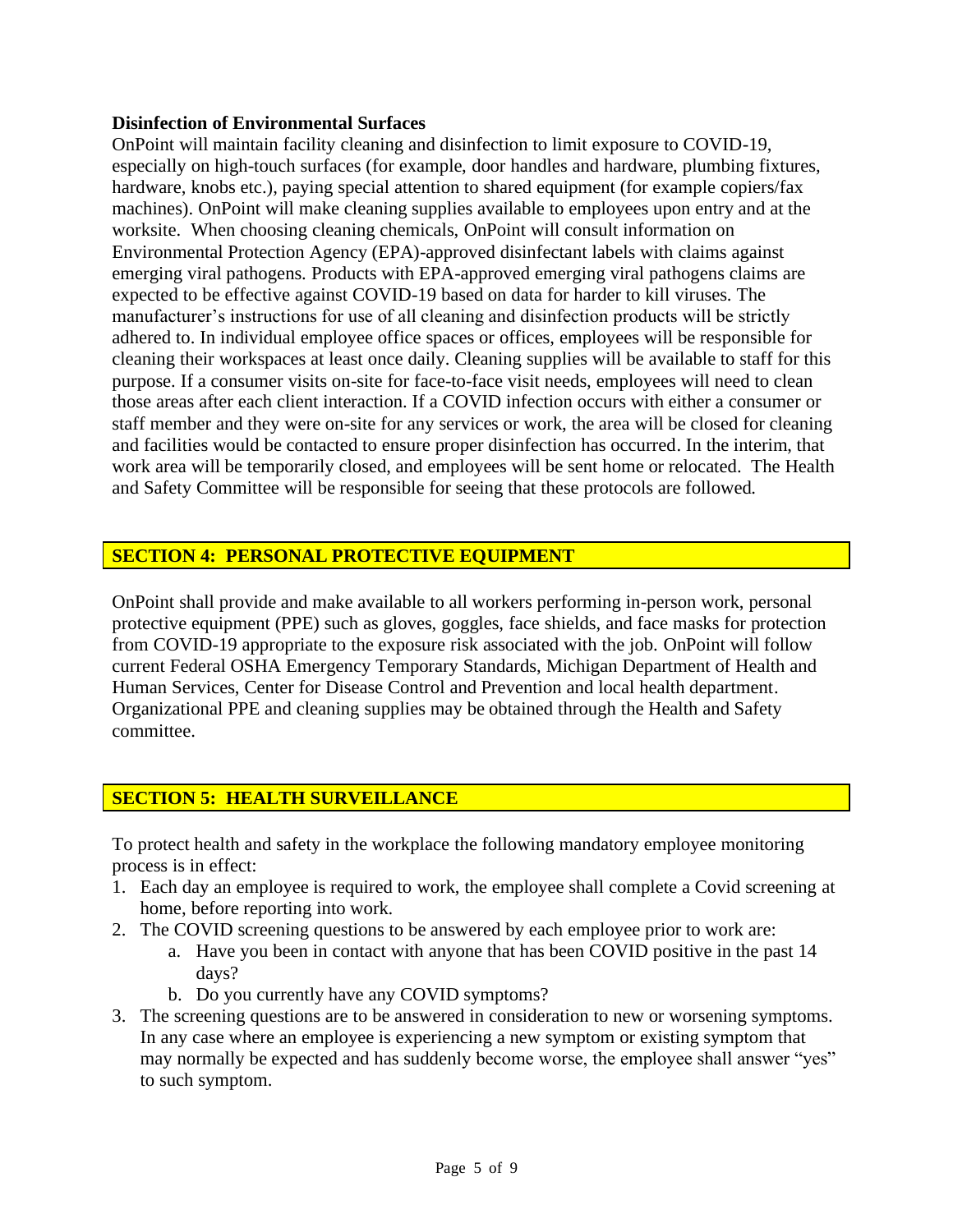- 4. If an employee answers "yes" to any of the symptoms:
	- a. The employee is to stay home and immediately contact their supervisor and the Health and Safety team.
	- b. The employee shall keep their supervisor and Health and Safety team updated on their status.
	- c. In all cases, the employee may not return to work until the conditions of "Return to Work"(Appendix A) are met.
- 5. Any questions or concerns HR will forward them to the Infection Control Coordinator for clinical review.

Any consumers/visitors receiving OnPoint services within the community or entering an OnPoint building will answer the screening questions prior to obtaining services or entering the buildings.

- 1. Complete screening for all participates in visit prior to completing visit on-site or prior to going out to home/community- staff, consumer, and family/guardian etc.
- 2. The COVID screening questions to be answered by each consumer, staff, family or guardian prior to a visit are:
	- a. Have you been in contact with anyone that has been COVID positive in the past 14 days?
	- b. Do you currently have any COVID symptoms?
- 3. Conduct visits outside when appropriate (weather and surroundings permit)
- 4. If screening questions answer positive, do not conduct visit, report to Supervisor and Health and Safety committee and for further instructions (Only positive screens to be submitted Health and Safety)

OnPoint will not discharge, discipline, or otherwise retaliate against employees who stay at home or who leave work when they are at particular risk of infecting others with COVID-19.

# **SECTION 6: TRAINING**

Health and Safety Team shall coordinate COVID-19 training and ensure compliance with all training requirements.

OnPoint will train workers on, at a minimum:

- Workplace infection-control practices.
- The proper use of personal protective equipment.
- Steps the employee must take to notify the business or operation of any symptoms of COVID-19 or a suspected or confirmed diagnosis of COVID-19.
- How to report unsafe working conditions.

Human Resources shall create a record of the training. Records should include the name of the employee(s) trained and the date of the training.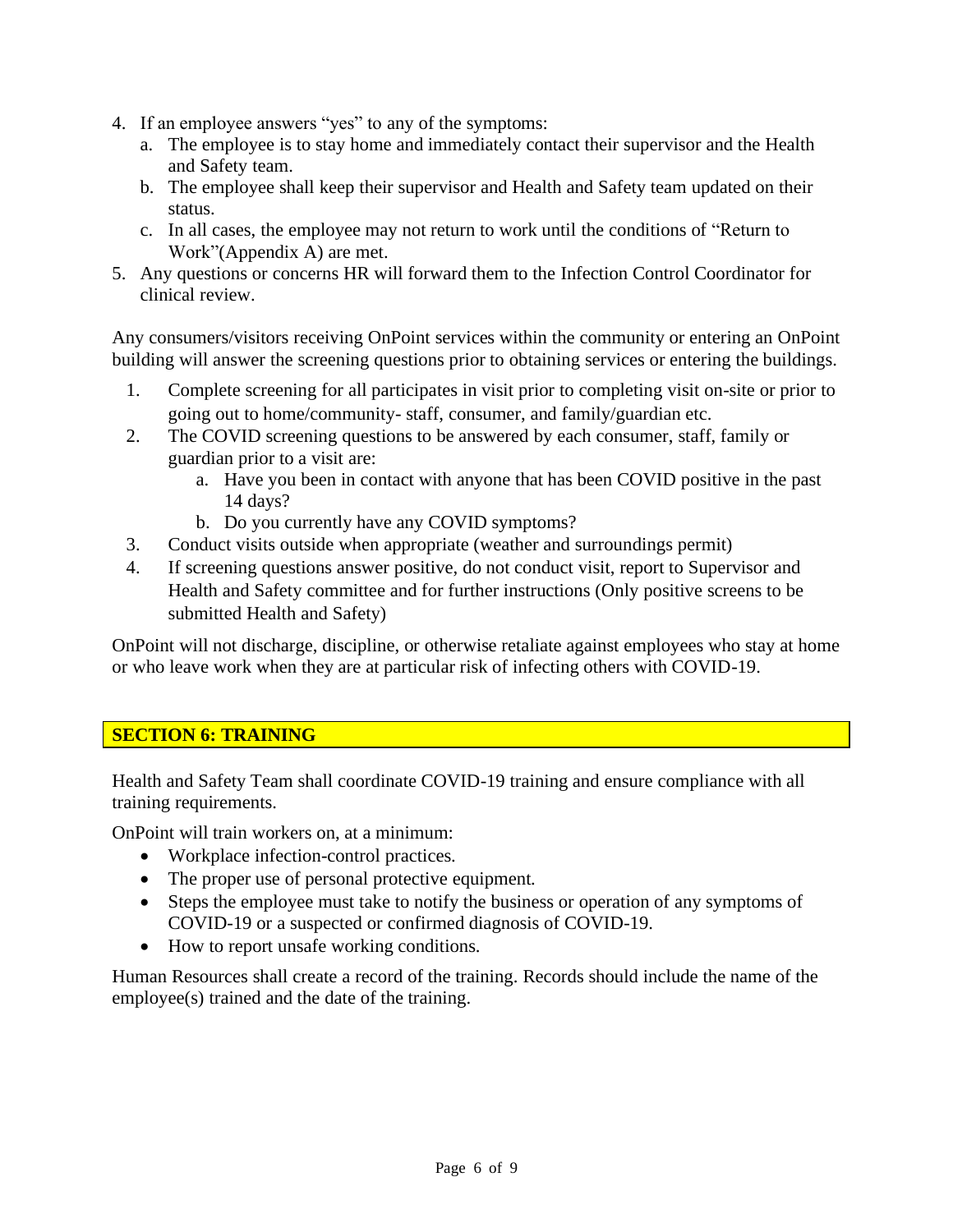# **OnPoint Employee Return to Work After Positive COVID-19 Screen or Diagnosis**

Employees with suspected or confirmed COVID-19 should isolate and will not be permitted to return to work on site until:

At least 5 days have passed since their symptoms first appeared or since they were swabbed for the test that yielded the positive result (if no symptoms). Employee must be fever-free for at least 24 hours (without the use of fever reducing medication) and symptoms are improving overall in order for isolation to be discontinued. A well-fitted mask should be worn anytime employee is around others at home and in public until day 10. **\*\*\*If you were severely ill with COVID-19 or are immunocompromised you should isolate for at least 10 days and consult your doctor before ending isolation.**

Employees<sup>1</sup> who are not vaccinated and have been in "close contact" (being within six feet for a cumulative 15 minutes or greater over a 24 hour period) with an individual who tests positive for COVID-19; will not be permitted to return to work until:

At least 5 days have passed since the last "close contact" (being within six feet for a cumulative 15 minutes or greater over a 24 hour period) with that individual. Employee should monitor for symptoms until day 10 and wear a mask anytime they are around others at home or in public for a full 10 days.

Employees who have been vaccinated and have been in "close contact" will not need to quarantine/stay home, unless they develop symptoms. If employee becomes symptomatic they should isolate immediately and get tested. If no symptoms, employee should get tested at least 5 days after last close contact with someone with COVID-19. Wear a well fitted mask for a full 10 days when around others.

Employees who have been exposed to COVID-19 and had confirmed COVID-19 within the past 90 days (tested positive using a viral test) do not need to quarantine/stay home unless symptoms develop. Watch for symptoms until 10 days since last close contact. If symptoms develop isolate immediately and get tested. Wear a well fitted mask for a full 10 days if around others at home or in public.

Employees may work remotely if approved by their supervisor.

 $<sup>1</sup>$  The "close contact" rule does not apply to the following classes of workers: health care professionals</sup> workers at a health care facility (including hospitals, surgical centers, health maintenance organizations, nursing homes, hospice, and veteran's facilities); first responders (e.g., police officers, fire fighters, paramedics); child protective service employees; workers at child caring institutions, as defined in MCL 722.111; and workers at correctional facilities.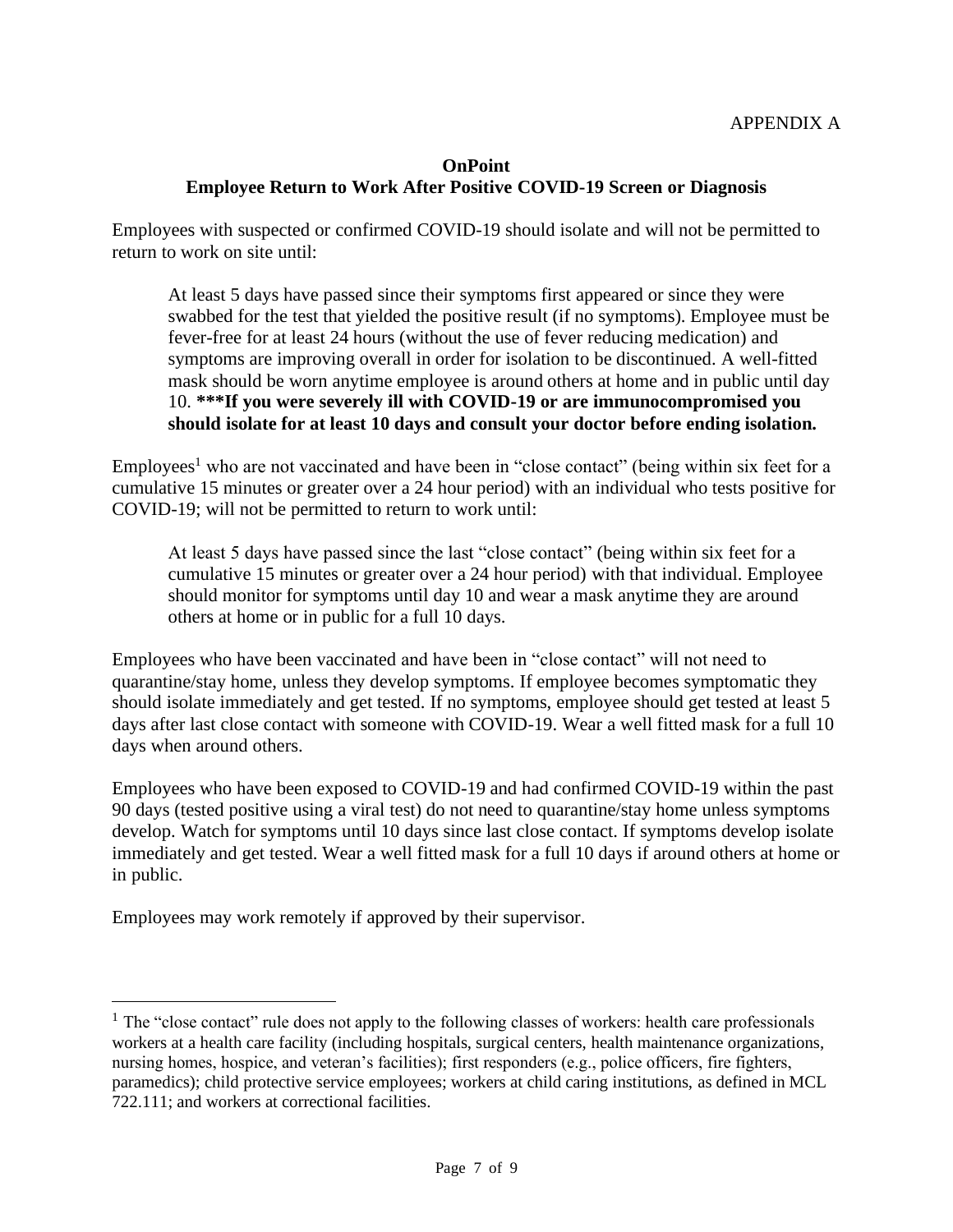### **OnPoint COVID-19 Personal Protective Equipment (PPE) Protocol**

This document will inform OnPoint staff on what and when personal protective equipment (PPE) needs to be used. **Staff should continue to use universal precautions to limit their risk of contracting COVID-19.** Person to person contacts should be provided when appropriate and only limited if the individual is symptomatic or is living with someone who is symptomatic.

Provide face to face contact with appropriate PPE outlined below. **Many of the individuals receiving services at OnPoint are at an increased risk for serious illness and complications if they contract COVID-19**. PPE and universal precautions are imperative to prevent the spread of COVID-19. Any questions or requests to deviate from this plan should be addressed with the staff member's supervisor or a member of Health and Safety Team.

## **Required PPE usage for OnPoint staff and further visit considerations during COVID-19**

- 1. Use standard precautions such as handwashing throughout any visit type.
- 2. Prepare any equipment to be taken into the home for ease of access, any items that are not necessary for visit, leave in car.
- 3. Ask if other members of the home can stay in another room to limit potential exposures
- 4. Sanitize all equipment following each use
- 5. Follow these guidelines for specific PPE use:

## FACE TO FACE VISITS WITH CLIENTS:

1. Surgical or N95 mask for staff and consumer/family/guardian if they are able and willing to during entire visit

### DIRECT COVID TESTING BY RN STAFF:

- 1. N95 mask for staff and surgical or cloth mask for consumer/family/guardian if they are able and willing to during entire visit
- 2. Face Shield Face Shield or Goggles
- 3. Gloves
- 4. Gown

Contact Supervisor and Health and Safety Team for refill of any PPE/sanitizing items or with any questions regarding current practices or unique circumstances to consider.

### **OnPoint PPE Protocol Attestation**

I. Suppose of OnPoint

By signing, I agree to adhere to the above guidelines and PPE use instructions. I recognize that not following instructions and guidance from OnPoint may pose a safety risk to consumers of our services and could affect my ability to make future visits.

Signature:  $\Box$